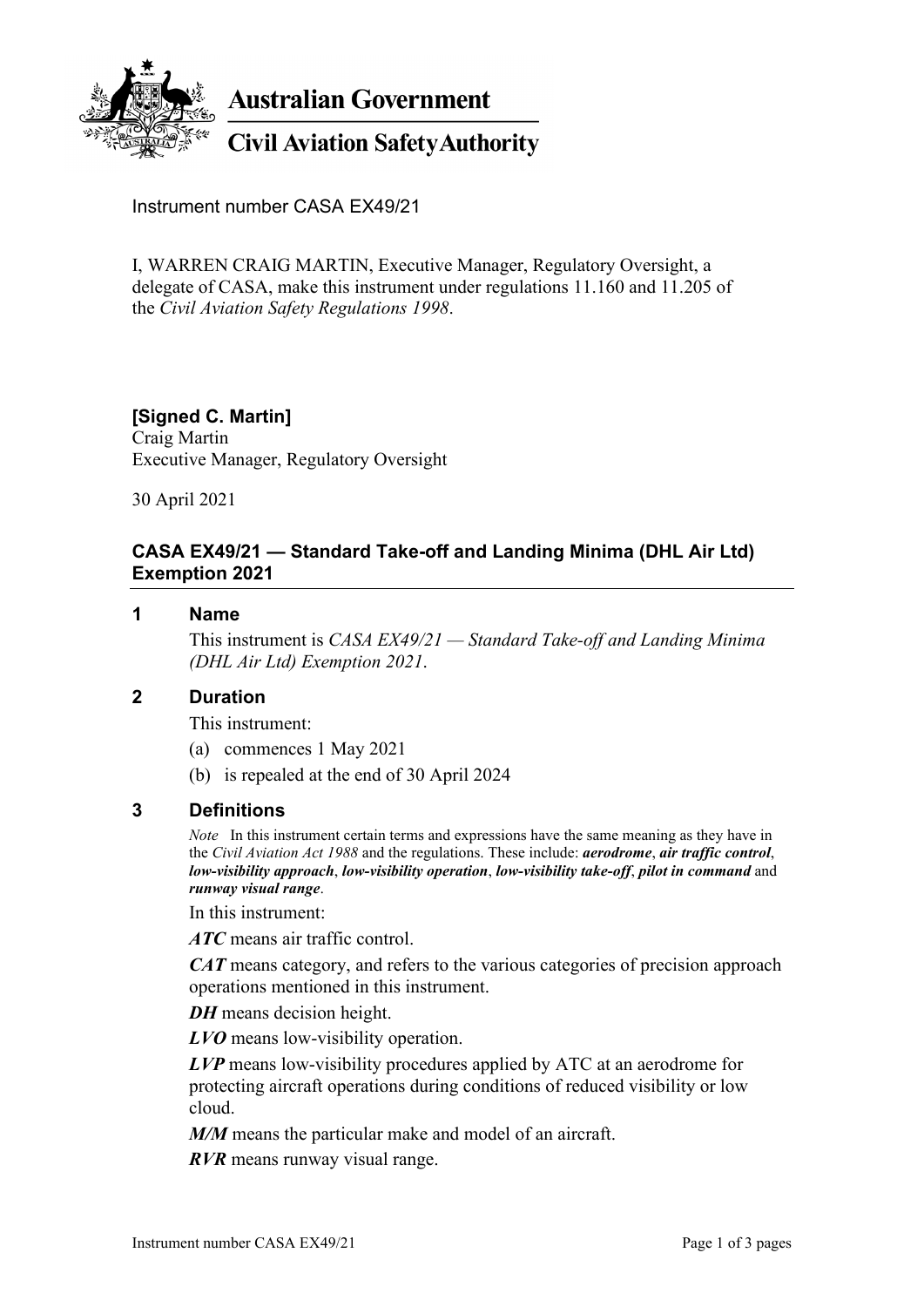# **4 Application**

This instrument applies in relation to DHL Air Ltd of United Kingdom (the *exempted operator*), ARN 796159, if:

- (a) the exempted operator conducts a flight to or from an aerodrome in any of the following kinds of aircraft (the *aircraft*): B757-200; B767-300; and
- (b) ATC at the aerodrome has informed the pilot in command of the aircraft that LVP are in force.

# **5 Exemptions**

- (1) The exempted operator is exempt from compliance with subregulations 257 (3) and (4) of CAR.
- (2) The pilot in command of the aircraft is exempt from compliance with subregulations 257 (3) and (4) of CAR in relation to the flight.

# **6 Conditions**

- (1) It is a condition of the exemption in subsection 5 (1) that the exempted operator ensures compliance with the requirements mentioned in subsection (3).
- (2) It is a condition of the exemption in subsection 5 (2) that the pilot in command of the aircraft ensures compliance with the requirements mentioned in subsection (3).
- (3) The requirements are:
	- (a) the aircraft must comply with the meteorological minima for LVO and associated requirements set out in Schedule 1; and
	- (b) the requirements for LVO mentioned in Schedule 2.

# **Schedule 1 Operating minima for LVO**

### **Low-visibility take-off minimum**

1 An aircraft of a kind mentioned in column 1 of Table 1 must not conduct a low-visibility take-off from the aerodrome if the reported RVR for the take-off is less than the meteorological minimum mentioned in column 2 of the Table.

**Table 1: Low-visibility take-off minima**

| <b>Item</b> | Aircraft M/M (column 1) | Meteorological minimum<br>(column 2) |
|-------------|-------------------------|--------------------------------------|
|             | B757-200                | $125 \text{ m}$                      |
|             | B767-300                | $150 \text{ m}$                      |

# **Low-visibility approach minima**

- 2 An aircraft of a kind mentioned in column 1 of Table 2, when conducting a low-visibility approach operation mentioned in column 2 of the Table for the purpose of landing the aircraft:
	- (a) has the RVR meteorological minimum mentioned in column 3 of the Table for the low-visibility approach operation; and